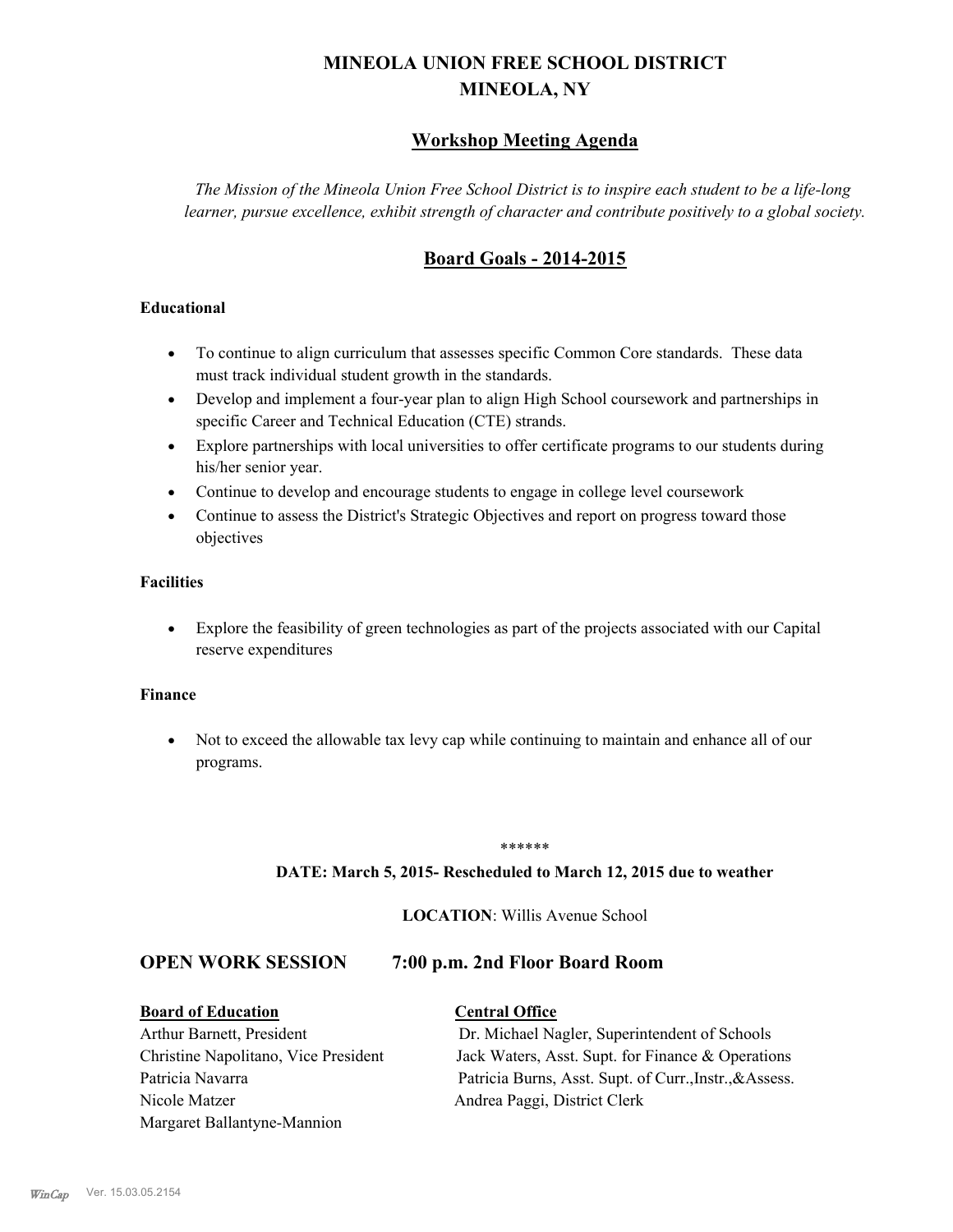**A. Call to Order** 

**B. Pledge of Allegiance**

**C. Reading of Mission**

**D. Moment of Silent Meditation**

**E. Dais & Visitor Introductions**

**F. High School Student Organization Report**

#### **G. BOE Reports**

- **a. Comments from Board Trustees**
- **b. Comments from Board President**
- **c. Comments from Superintendent**

**H. Old Business**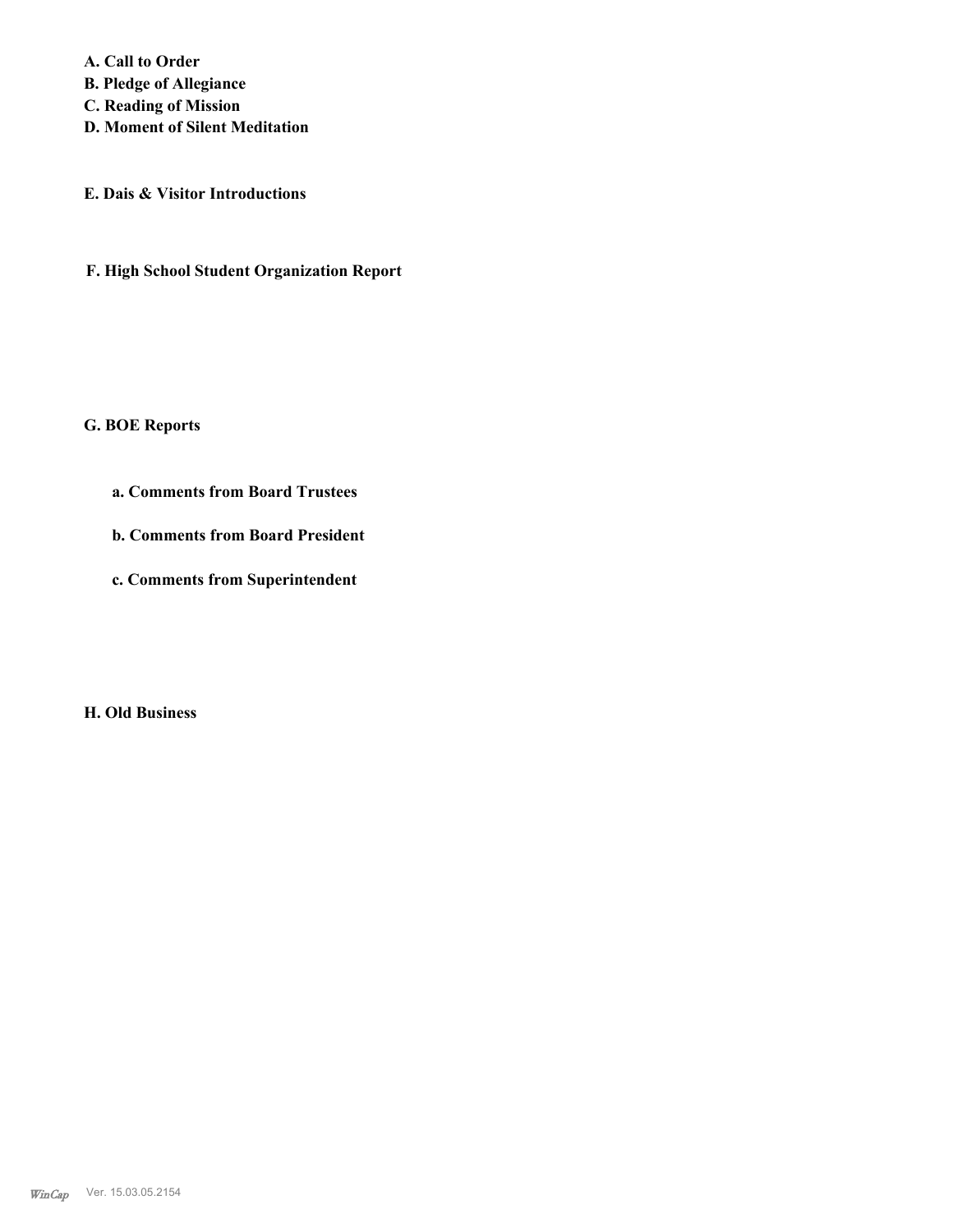#### **I. New Business**

### **Appointment of an Impartial Hearing Officer**

 **RESOLUTION # 36- BE IT RESOLVED** that the Board of Education of the Mineola Union Free School District approves the appointment of Ellen Abberbock as the Impartial Hearing Officer for the impartial hearing related to the student, identification number: 88806.

| <b>Motion:</b><br>Second: |     |  |
|---------------------------|-----|--|
| Yes:                      | No: |  |
|                           |     |  |
|                           |     |  |
|                           |     |  |
|                           |     |  |
| Passed:                   |     |  |

#### **Awarding of Contracts**

**RESOLUTION # 37 - BE IT RESOLVED** that the Board of Education of the Mineola Union Free School District approves the award of Contracts "G-ME" ( General Contruction Work at Meadow Drive) and "G-HE" (General Construction Work at Hampton Street). Project bid opened January 16, 2015 to the lowest responsible bidder meeting specifications, Paza Contracting Corp. of Whitestone, NY, for a total contract price of \$155,000.00.

| <b>Motion:</b><br>Second: |     |  |
|---------------------------|-----|--|
| Yes:                      | No: |  |
|                           |     |  |
|                           |     |  |
|                           |     |  |
|                           |     |  |
| Passed:                   |     |  |

**RESOLUTION # 38- BE IT RESOLVED** that the Board of Education of the Mineola Union Free School District approves the award of Contracts "W-JE" (Window Work at Jackson Avenue), "W-ME" (Window Work at Meadow Drive) and "W-HE" (Window Work at Hampton Street). Project bid opened January 16, 2015 to the lowest responsible bidder meeting specifications, Arrow Steel Window Corp. of East Farmingdale, NY, for a total contract price of \$2,378,000.00.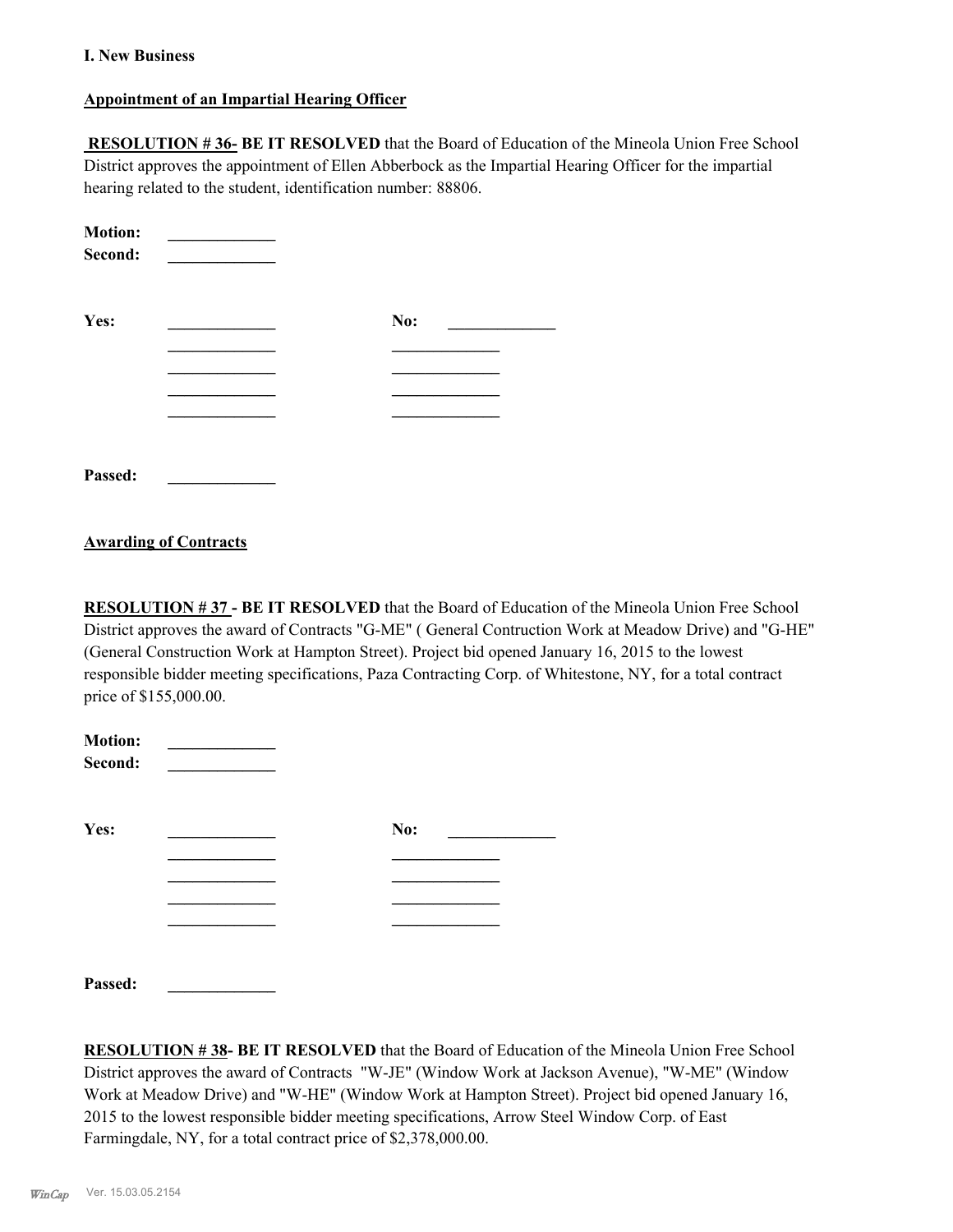| <b>Motion:</b><br>Second: |     |  |
|---------------------------|-----|--|
| Yes:                      | No: |  |
|                           |     |  |
|                           |     |  |
|                           |     |  |
|                           |     |  |
| Passed:                   |     |  |

#### **J. Consensus Agenda**

**RESOLUTION # 39 -BE IT RESOLVED** that the Board of Education approves the consensus agenda items J.1.a. through J.5.c.2., as presented.

| <b>Motion:</b><br>Second: |     |
|---------------------------|-----|
| Yes:                      | No: |
|                           |     |
|                           |     |

**Passed: \_\_\_\_\_\_\_\_\_\_\_\_\_**

#### 1. **Accepting of Minutes**

That the Board of Education accepts the minutes of the February 12, 2015 Business Meeting as presented. a.

### 2. **Instruction**

- a. Resignation(s)
- That the Board of Education accepts the resignation of Raquel E. Goldsmith, Permanent Sub at Hampton Street, effective February 13, 2015. 1.

#### b. Leave(s) of Absence/Child Rearing

- That the Board of Education grants a request to Jessica Hirsh, for an extension to her current Leave of Absence, for child-rearing purposes, effective September 1, 2015 to June 30, 2016. 1.
- That the Board of Education grants a request to Barbara Peters, for a Leave of Absence, for childrearing purposes, using accumulated sick days, starting approximately May 13, 2015. 2.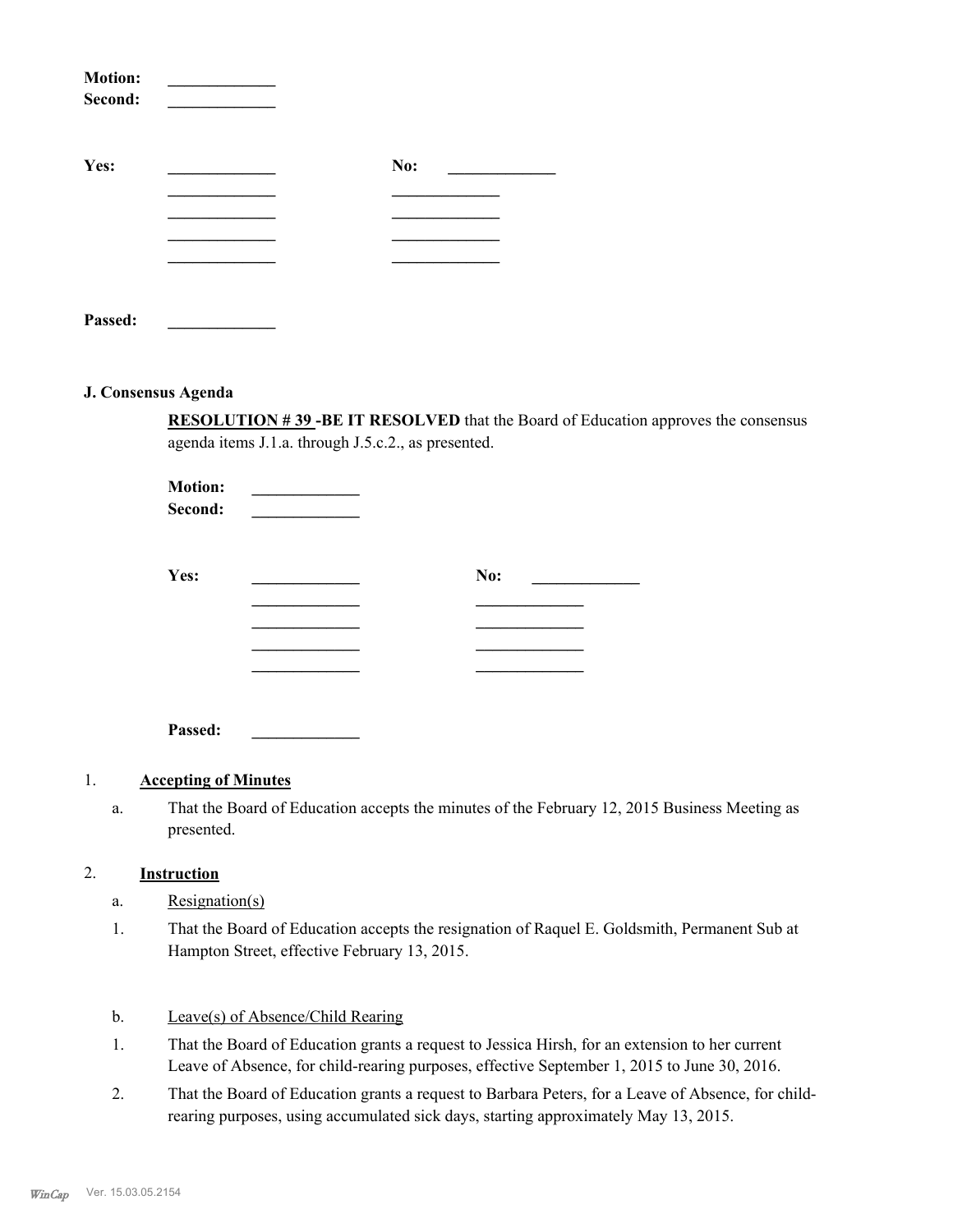- c. Appointments Instruction
- That the Board of Education approves the appointment of Vanessa Escaldi, to the position of Leave Replacement Teacher for Lucy Long, effective February 24, 2015 to June 30, 2015. Salary: MA, Step 1, \$68,282. 1.
- d. Appointments 45 Day Subs
- That the Board of Education approves the appointment of Michelle Rodriguez, to the position of 45 Day Substitute Teacher for Roneldy Pingitore, starting February 23, 2015 to on or before June 30, 2015. Salary: Days 1-20, \$100.00, Days 21-39 \$110.00, Days 40-45 \$120, Day 46 MA, Step1, \$68,282. 1.

#### Appointment(s) Coaches e.

That the Board of Education approves the appointment of the following coaches for the current school year:

| <b>POSITION</b>                   | <b>EMPLOYEE NAME</b>   | <b>STEP</b>    | <b>STIPEND</b> |
|-----------------------------------|------------------------|----------------|----------------|
| Baseball-Varsity                  | Helmut Bohringer       | 3              | \$8,374        |
| Baseball-JV                       | Christopher M. Schacca | 3              | \$5,799        |
| Baseball-Jr High 7th              | Dominick Tolipano      | 3              | \$5,460        |
| Baseball-Jr High 8th              | Michael A. Tavernite   | 3              | \$5,460        |
| Lacrosse-Varsity Boys             | Glenn M. Cocoman       | 3              | \$8,366        |
| Lacrosse-Varsity Asst Boys        | Matthew Antoniou       | 3              | \$5,691        |
| Lacrosse Boys JV Asst.            | Thomas J. Oswald       | 3              | \$5,364        |
| Lacrosse-Jr. High Boys            | Mark Miller            | 3              | \$5,442        |
| Lacrosse-Jr. High Asst Boys       | Joseph P. Cerulli      | 3              | \$4,788        |
| <b>Track-Varsity Spring Boys</b>  | John E. Fretz          | 3              | \$7,848        |
| <b>Track-Varsity Spring Girls</b> | Thomas J. Leninger     | 3              | \$7,848        |
| <b>Track-Spring Asst</b>          | Kevin A. Murphy        | 3              | \$5,337        |
| Softball-Varsity                  | Anthony Tramonte       | 3              | \$8,366        |
| Softball Varisty Asst             | Caitlin T. Orlando     | 3              | \$5,688        |
| Softball-Junior Varsity           | <b>Hilary Pavels</b>   | 3              | \$5,799        |
| Softball-Jr. High(8th)            | Vanessa Casper         | 3              | \$5,075        |
| Lacrosse-Varsity Girls            | Frank J. Massaro       | 3              | \$8,366        |
| Lacrosse-Varsity Asst Girls       | Daniel Guido           | 3              | \$5,691        |
| Lacrosse-JV Girls                 | Brittany M. White      | 3              | \$5,799        |
| Lacrosse-Jr. High 7th             | Lauren M. Sheridan     | 2              | \$4,788        |
| Lacrosse-Jr. High 8th             | Elizabeth R. Reilly    | $\overline{2}$ | \$4,788        |
| <b>Boys JV Lacrosse</b>           | Cory Triola            | 1              | \$4,605        |
| <b>Baseball Varisty Asst</b>      | Robert Trenkle         | 1              | \$4,400        |
|                                   |                        |                |                |

## f. Creation of New Instructional Position

That the Board of Education approves the creation of a new coaching position as follows: - Strength and Conditioning Coach 1.

### 3. **Instruction: Contracted**

a. That the Board of Education approves the pricing agreement between the Mineola UFSD and Propio LS, LLC to perform over the phone interpreting for the School District.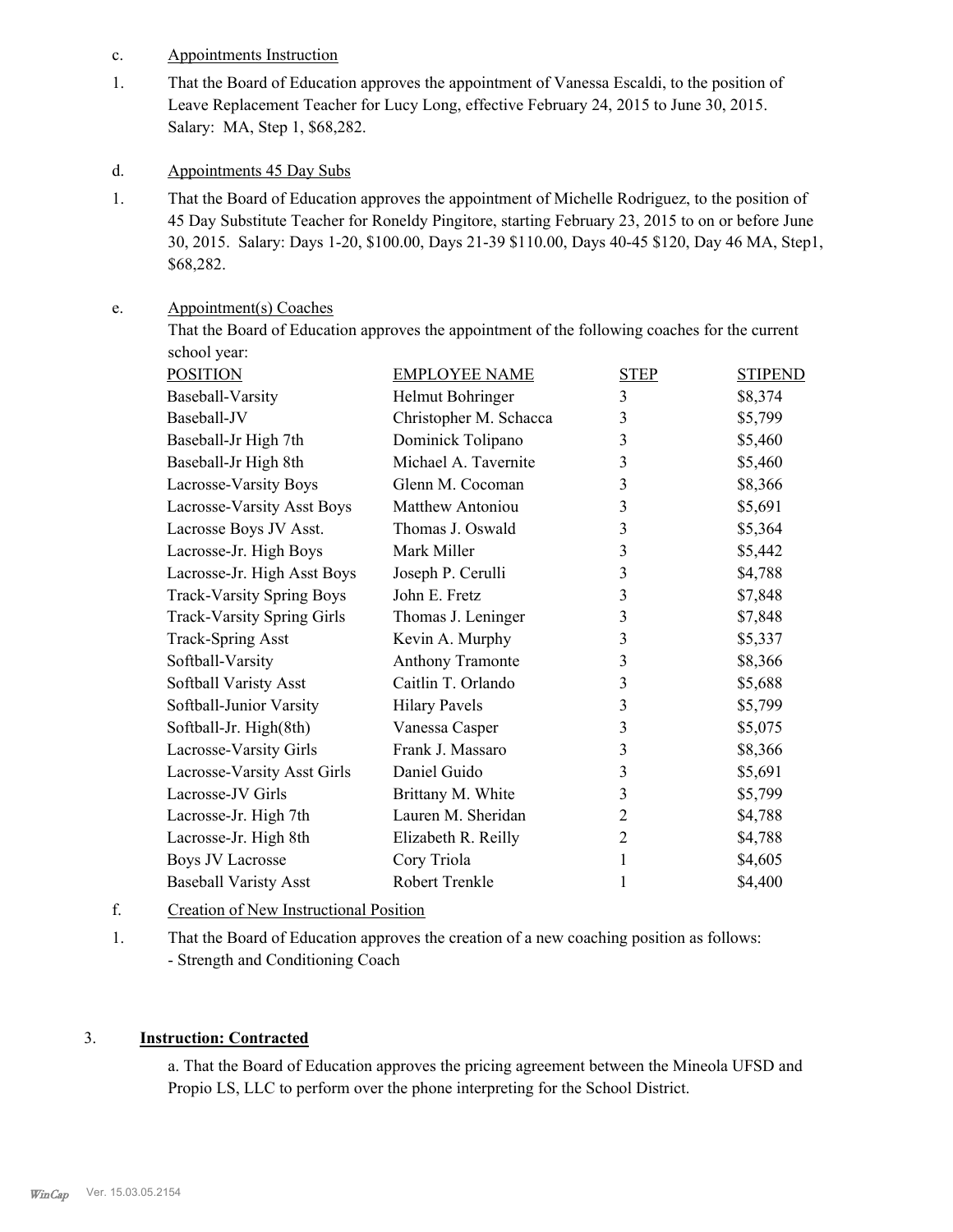# 4. **Civil Service**

- a. Resignation(s)
- That the Board of Education accept the resignation of Carol A. Behan, part time Teacher Aide at Meadow Drive School, effective March 6, 2015. 1.
- b. Appointments
- That the Board of Education approve the appointment of Cathy LaRock to the position of part time Teacher Aide at the Middle School, to replace Mary Beth Spollen, who retired, effective March 09, 2015. Salary will be \$13.74 on Step 1. 1.
- That the Board of Education approve the appointment of Patricia Froehlich to the position of Clerical Substitute, effective March 09, 2015. Salary will be \$12.32 per hour. 2.
- That the Board of Education approve the appointment of Erynn Clark, to the position of Nurse Substitute effective February 23, 2015. Salary will be \$125 per day. 3.
- That the Board of Education approve the appointment of Janet Michelle Dunleavy, to the position of Nurse Substitute, effective March 09, 2015. Salary will be \$125 per day. 4.
- c. Civil Service: Other
- That the Board of Education approve the following positions for the Special Education Summer Program beginning July 1, 2015 through August 11, 2015. The hours will be 8:00 am to 2:00 pm (full day) and 7:30 am - 11:00 am (half day). 1.

1 Part Time Clerical 11 Special education Aides 11 Teachers-in-Training

- That the Board of Education approve the following positions for Mineola High School for summer programs effective July 1, 2015 through August 30, 2015. 2.
	- 1 Clerical- Main Office
	- 1 Clerical- Guidance Office
	- 1 Student Worker- Textbooks/Main Office
	- 3 Summer Workers- Mineola East: Three days, (9:00 am 1:00 pm), plus two evenings (5:00 pm- 8:30 pm) to assist with Mineola East one week prior to school opening.

# 5. **Business /Finance**

# a. **Treasurer's Report**

1. That the Board of Education accepts the Treasurer's report for the period ending December 31, 2014 and directs that it be placed on file.

### b. **Approval of Invoices and Payroll**

That the Board of Education accepts the Invoices and Payroll for the period ending January 31, 2015

| A/P Warrant # 13 | January 14, 2015 | \$663,626.26   |
|------------------|------------------|----------------|
| A/P Warrant # 14 | January 29, 2015 | \$1,793,822.35 |

**TOTAL EXPENSES \$ 2,457,448.61**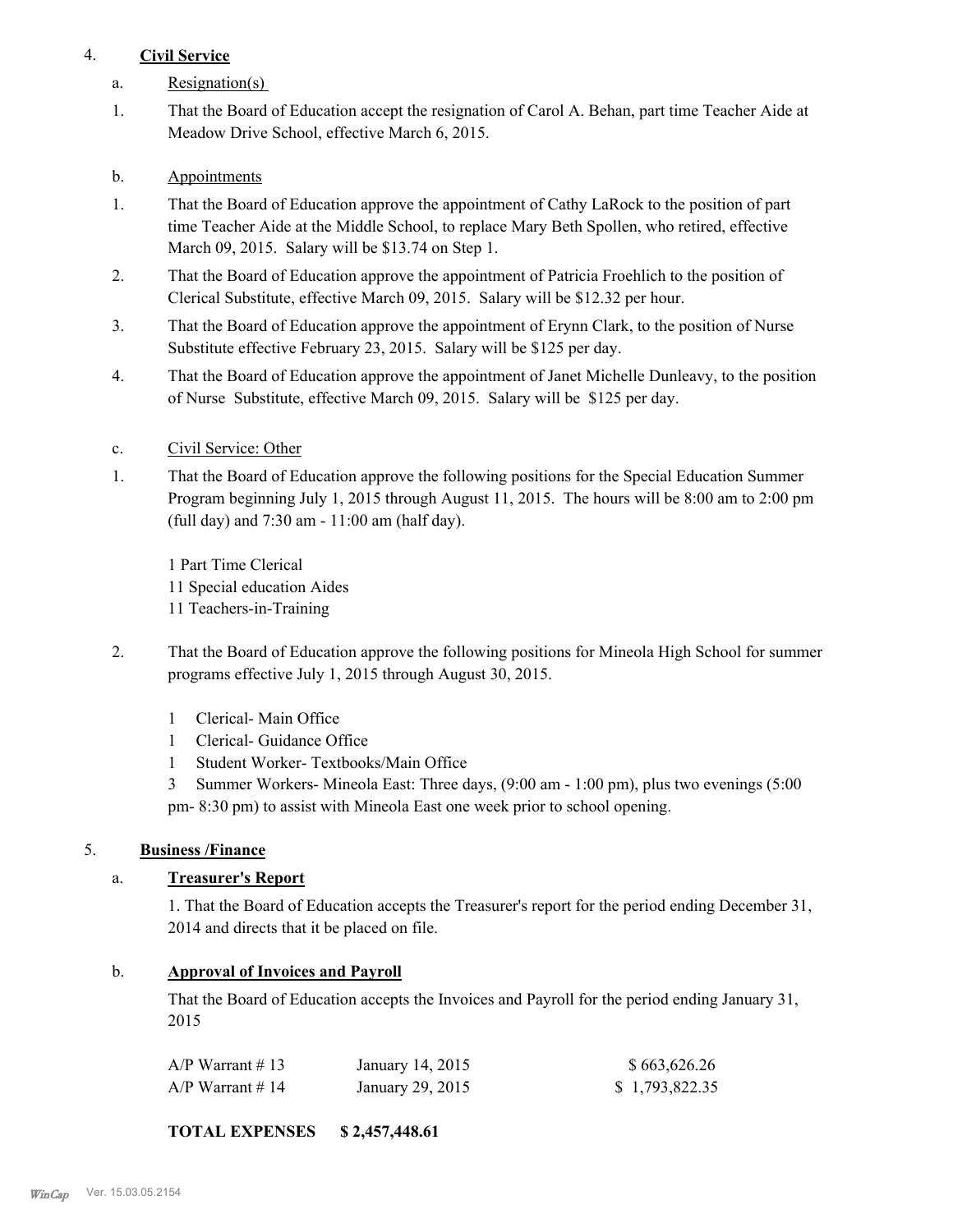#### PAYROLL # 13 & # 14

| General | \$4,077,592.52 |
|---------|----------------|
| F Fund  | \$53,663.04    |

### **TOTAL PAYROLL \$4,131,255.56**

#### c. **Budget Appropriation Adjustment**

1. That the Board of Education approves the transfer of funds, in the amount of \$30,000 from Budget code: 9010 800 00 8096 to Budget code: 1420 447 00 0199 for additional attorney fees for employee stipulations.

2. That the Board of Education approves the transfer of funds, in the amount of \$35,000 from Budget code: 2630 401 00 2930 to the following Budget codes: 2630 460 00 2930 (\$15,000) and 2630 500 00 2930 (\$20,000) to reallocate technology monies.

### **K. Superintendent's Report**

Superintendent of Schools' Reports for 3/5/15 Presentations:

1. Update on ESL Regulation Part 154

2. Mid-year Data Report

Superintendent Comments

|                           | L. Executive Session Time: | p.m. |  |
|---------------------------|----------------------------|------|--|
| <b>Motion:</b><br>Second: |                            |      |  |
| Yes:                      |                            | No:  |  |
|                           |                            |      |  |
|                           |                            |      |  |
|                           |                            |      |  |
|                           |                            |      |  |
| Passed:                   |                            |      |  |